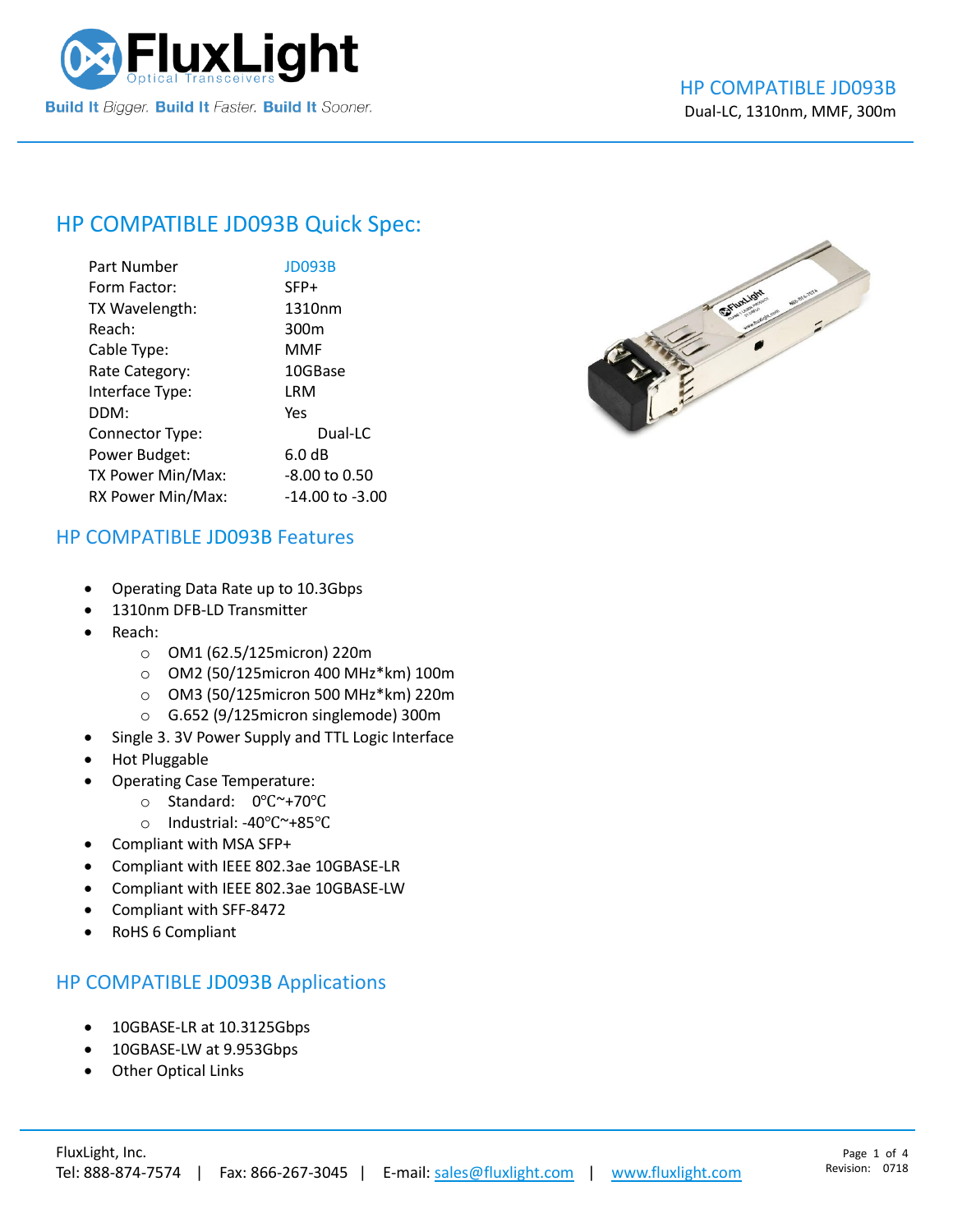

### HP COMPATIBLE [JD093B](https://www.fluxlight.com/) Specification

#### Electrical Characteristics (Condition: Ta=TOP)

| <b>Parameter</b>                  | <b>Symbol</b> | Min. | <b>Typ</b> | Max.      | <b>Unit</b> | <b>Notes</b>                          |
|-----------------------------------|---------------|------|------------|-----------|-------------|---------------------------------------|
| <b>CML Inputs(Differential)</b>   | Vin           | 150  |            | 1200      | $mV$ p-p    | AC coupled inputs                     |
| <b>Supply Current</b>             | ICC           |      |            | 300       | mA          |                                       |
| Input Impedance (Differential)    | Zin           | 85   | 100        | 115       | ohm         | $\text{Rin} > 100 \text{ kohm } @$ DC |
| Tx_Disable Input Voltage - Low    | VIL           | 0    |            | 0.8       | V           |                                       |
| Tx_Disable Input Voltage - High   | VIH.          | 2.0  |            | 3.45      | V           |                                       |
| Tx_Fault Output Voltage - Low     | <b>VOL</b>    | 0    |            | 0.5       | V           |                                       |
| Tx_Fault Output Voltage - High    | <b>VOH</b>    | 2.0  |            | $Vcc+0.3$ | V           |                                       |
| <b>CML Outputs (Differential)</b> | Vout          | 350  |            | 700       | mV pp       | AC coupled outputs                    |
| Output Impedance (Differential)   | Zout          | 85   | 100        | 115       | ohms        |                                       |
| Rx_LOS Output Voltage-Low         | <b>VOL</b>    | 0    |            | 0.5       | V           |                                       |
| Rx_LOS Output Voltage-High        | <b>VOH</b>    | 2.5  |            |           | V           |                                       |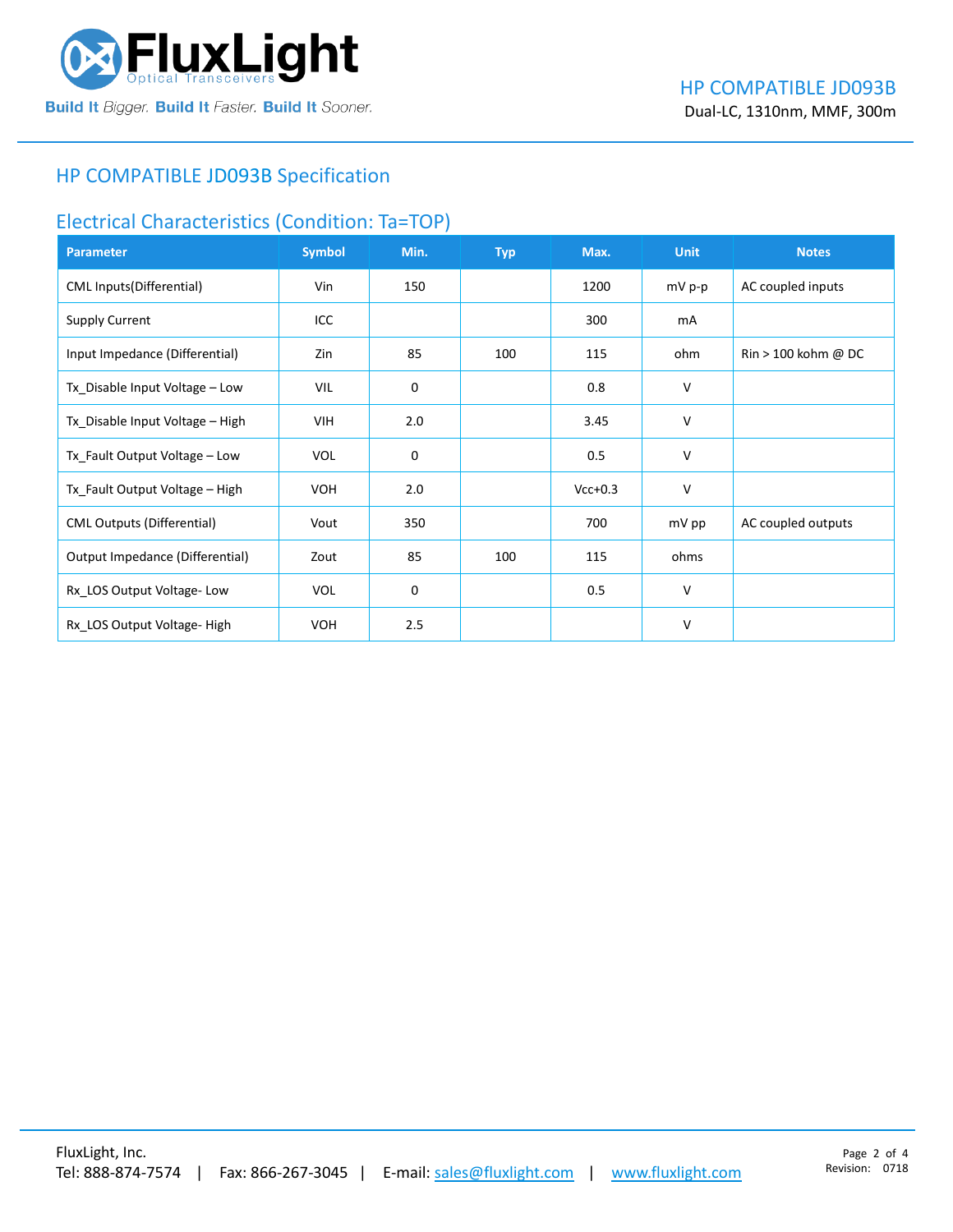

## Optical Characteristics (Condition: Ta=TOP)

| <b>TX</b>                            |         |                    |                          |                          |                          |              |  |
|--------------------------------------|---------|--------------------|--------------------------|--------------------------|--------------------------|--------------|--|
| <b>Parameter</b>                     |         | <b>Symbol</b>      | <b>Min</b>               | <b>Typ</b>               | <b>Max</b>               | <b>Unit</b>  |  |
| Data Rate                            |         |                    | $\blacksquare$           | 10.3                     | $\overline{\phantom{a}}$ | Gb/s         |  |
| 9µm Core Diameter SMF                |         |                    |                          | 10                       |                          | Km           |  |
| Centre wavelength                    |         | λc                 | 1270                     | 1310                     | 1355                     | nm           |  |
| Output Spectral Width(-20dB)         |         | Δλ                 | $\overline{\phantom{a}}$ | $\overline{\phantom{a}}$ | $\mathbf{1}$             | nm           |  |
| Average Output Power                 |         | $P_{\text{out}}$   | -8                       | $\overline{\phantom{m}}$ | $+0.5$                   | dBm          |  |
| <b>Extinction Ratio</b>              |         | ER                 | 3.5                      | $\overline{\phantom{a}}$ | $\overline{\phantom{a}}$ | dB           |  |
| Average Power of OFF Transmitter     |         |                    |                          |                          | $-30$                    | dBm          |  |
| Side Mode Suppression Ratio          |         | SMSR               | 30                       |                          |                          | dB           |  |
| Input Differential Impedance         |         | Zin                | 90                       | 100                      | 110                      | Ω            |  |
| <b>TX Disable</b>                    | Disable |                    | 2.0                      |                          | $Vcc+0.3$                | $\mathsf{V}$ |  |
|                                      | Enable  |                    | 0                        |                          | 0.8                      |              |  |
| Fault<br><b>TX Fault</b>             |         |                    | 2.0                      |                          | $Vcc+0.3$                | $\mathsf{V}$ |  |
|                                      | Normal  |                    | 0                        |                          | $0.8\,$                  |              |  |
| TX Disable Assert Time               |         | $t$ _off           |                          |                          | 10                       | us           |  |
| <b>RX</b>                            |         |                    |                          |                          |                          |              |  |
| <b>Parameter</b>                     |         | <b>Symbol</b>      | Min                      | <b>Typ</b>               | <b>Max</b>               | <b>Unit</b>  |  |
| Center Wavelength                    |         | λс                 | 1260                     |                          | 1565                     | nm           |  |
| Receive Sensitivity                  |         | $P_{in}$           | $\sim$                   | $\sim$                   | $-14$                    | dBm          |  |
| Maximum Input Power                  |         | $P_{MAX}$          | $-3$                     | 0                        | $\blacksquare$           | dBm          |  |
| Signal Detect Threshold-Assertion:   |         | SD <sub>HIGH</sub> | $\blacksquare$           | $\blacksquare$           | $-15$                    | dBm          |  |
| Signal Detect Threshold-Deassertion: |         | SDLOW              | $-25$                    | $\blacksquare$           | ÷,                       | dBm          |  |
| <b>Output Differential Impedance</b> |         | Pin                | 90                       | 100                      | 110                      | Ω            |  |
| Receiver Overload                    |         | Pmax               | 0.5                      |                          |                          | dBm          |  |
| <b>Optical Return Loss</b>           |         | ORL                |                          |                          | $-12$                    | ${\sf dB}$   |  |
| LOS<br>High                          |         | 2.0                |                          |                          | $Vcc+0.3$                | $\mathsf{V}$ |  |
| Low                                  |         | $\pmb{0}$          |                          |                          | $0.8\,$                  |              |  |